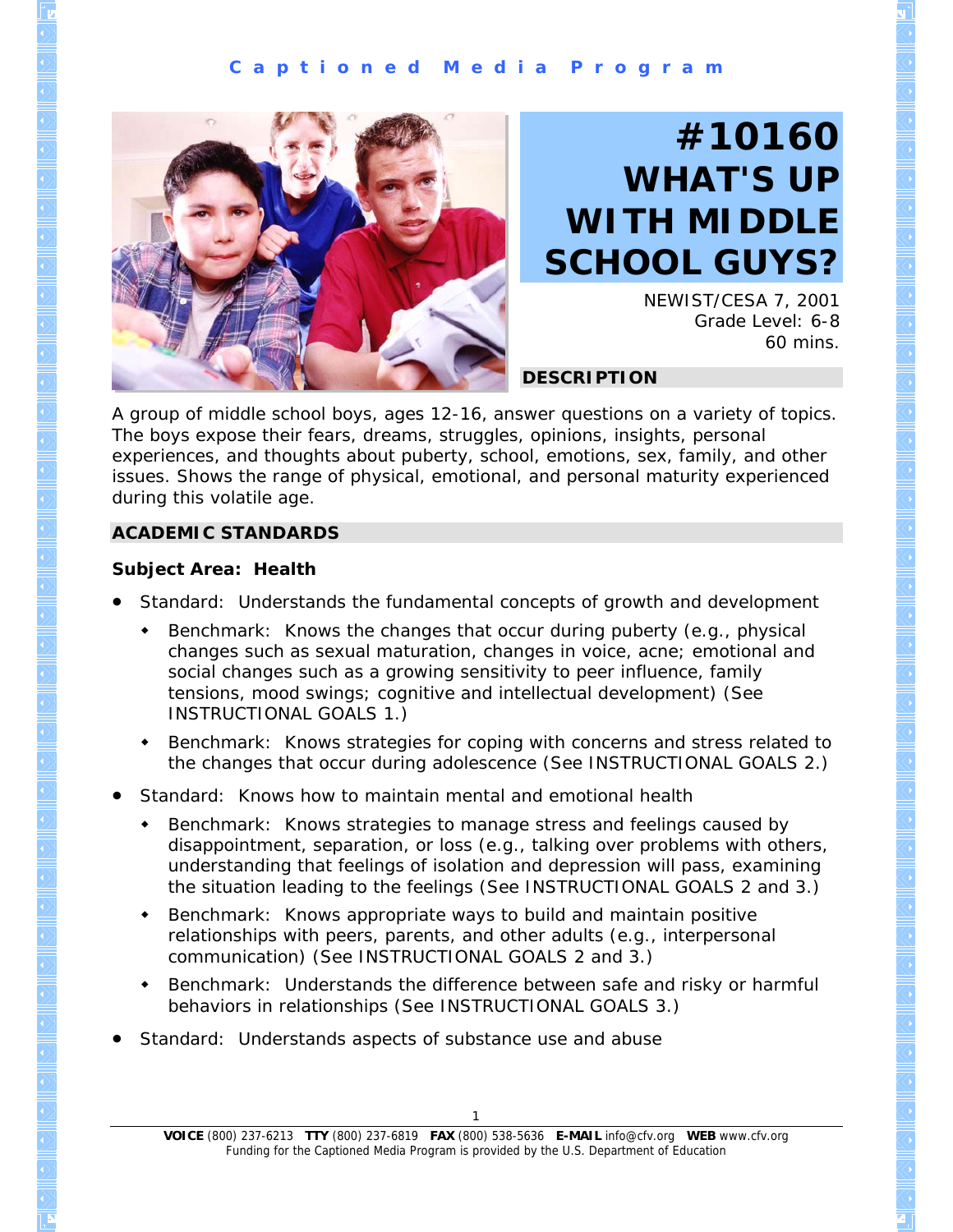Benchmark: Knows influences that promote alcohol, tobacco, and other drug use (e.g., peer pressure, peer and adult modeling, advertising, overall availability, cost) (See INSTRUCTIONAL GOALS 4.)

#### **Subject Area: Physical Education**

- Standard: Understands the benefits and costs associated with participation in physical activity
	- Benchmark: Chooses physical activities based on a variety of factors (e.g., personal interests and capabilities, perceived social and physical benefits, challenge and enjoyment) (See INSTRUCTIONAL GOALS 5.)

#### **INSTRUCTIONAL GOALS**

- 1. To examine some of the physical and emotional changes boys experience at puberty.
- 2. To explore how middle school boys feel about expressing emotions.
- 3. To discuss friendships and relationships between middle school boys and girls, including sexual relationships.
- 4. To encourage discussion about drug, alcohol, and tobacco use in middle school boys.
- 5. To explore the interests of middle school boys.

## **BACKGROUND INFORMATION**

 Two years ago, the Northeastern Wisconsin In-School Telecommunications group (NEWIST) sent out digital video cameras to 20 different groups of middle school girls so that the girls could record what they were thinking, doing, and feeling. They returned over 100 hours of footage, which was then edited and combined with one-on-one interviews, and became the Emmy award-winning video *Beyond the Butterfly: Middle School Girls Speak Out!* 

 NEWIST immediately thought this would be a good thing to do with boys too, so they identified groups of boys and sent them video cameras as well. But they soon discovered that boys don't talk to one another the way girls do. The footage from the boys was predominantly filled with nervous chatter, uncomfortable silences, abrupt answers to questions, and lots of belching and horsing around. They wondered, "What's up with middle school boys, anyway?"

 In response to this glitch in their plans, NEWIST brought many of the boys in for one-on-one interviews in the studio and found intelligent, well-spoken young men who were more than willing to share their thoughts about what life is like for middle school guys. They candidly reveal their fears, hopes, dreams, struggles, successes, and shortcomings and through these revelations we truly find. . . *What's Up With Middle School Guys?*

# **VOCABULARY**

- 1. body image
- 2. commit suicide
- 
- 3. criticize 4. depressed
- 5. express 6. fag
- 7. gay
- 8. immature
- 9. influence
- 10. mood swings
- 11. peer pressure
- 12. popular

**VOICE** (800) 237-6213 **TTY** (800) 237-6819 **FAX** (800) 538-5636 **E-MAIL** info@cfv.org **WEB** www.cfv.org Funding for the Captioned Media Program is provided by the U.S. Department of Education  $\mathfrak{D}$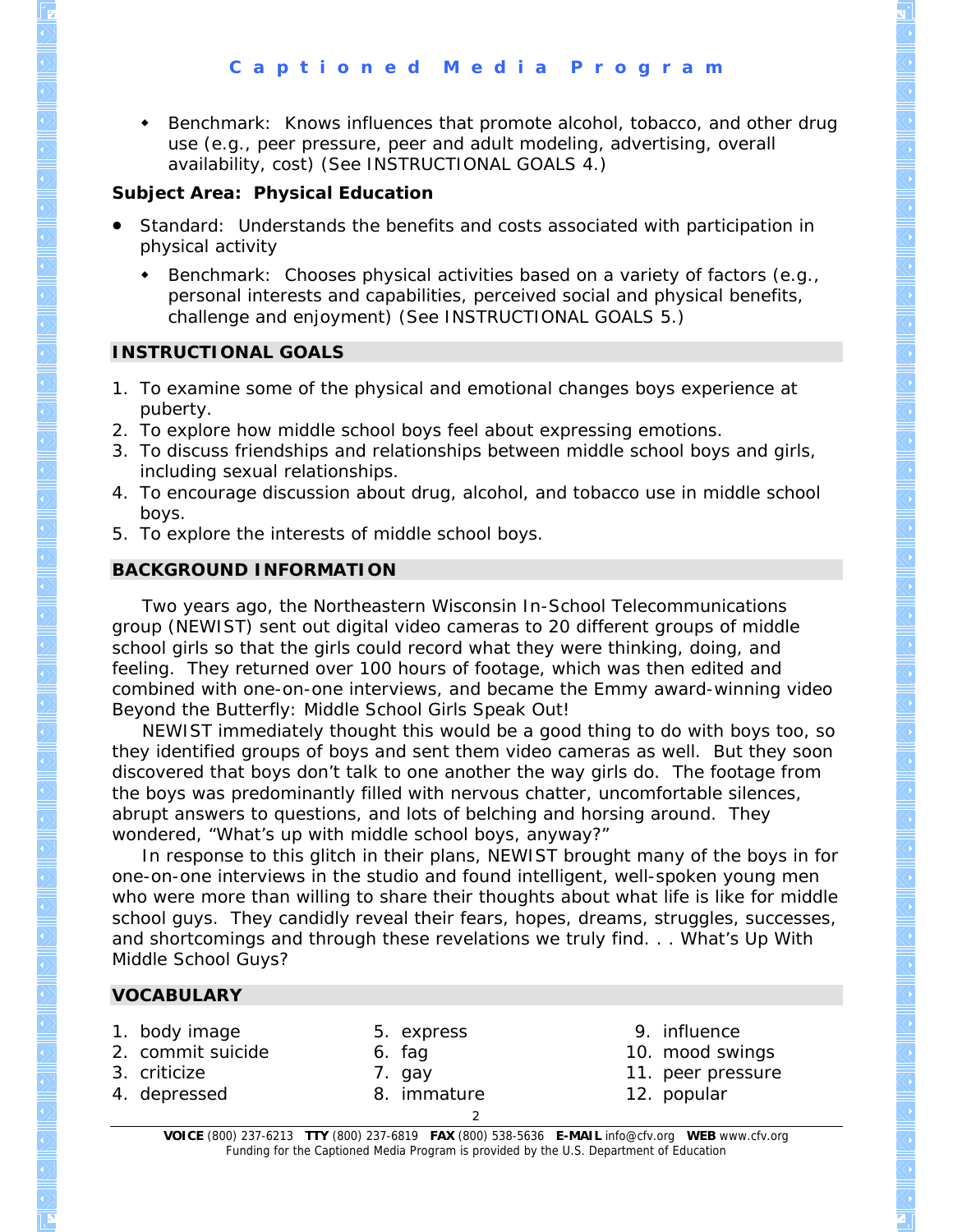- 13. puberty
- 14. relationships
- 16. sexism
- 15. sensitive
- 17. sexual harassment 18. stereotype
- 19. violence 20. virgin 21. wuss

**BEFORE SHOWING** 

- 1. Define *puberty*. Discuss some of the physical and emotional changes that occur during puberty for boys.
- 2. Discuss the issue of sharing feelings. Compare girls' attitudes to boys' attitudes about sharing feelings and showing emotions.

# **DURING SHOWING**

- 1. View the video more than once, with one showing uninterrupted.
- 2. Consider pausing between each topic to discuss the previous issues that were raised. Also, this gives the opportunity to discuss the statistics at the beginning of each new section.

# **AFTER SHOWING**

## **Discussion Items and Questions**

- 1. Discuss the changes associated with puberty.
	- a. When do most boys start developing the signs of puberty?
	- b. What is the most difficult part of puberty for you?
	- c. Do the expectations of others have of you change as you go through puberty?



- d. Do your expectations of yourself change as you go through puberty?
- e. Do you feel ready to "be a man"? What does it mean to "be a man" in our society?
- 2. How are boys different than girls when it comes to school and learning?
- 3. In the video, many of the guys stated that they felt girls were favored over them by teachers. Discuss whether you agree or disagree with this perception.
- 4. Discuss emotions.
	- a. Do you think males hold in their emotions more than females?
	- b. Why do males have trouble identifying emotions?
	- c. Which emotions are you more at ease expressing, and why?
	- d. Why is it so "bad" for boys to cry?
- 5. Discuss feelings and opinions about popularity.
- 6. Discuss depression and suicide in young males. Why do you think the rate of suicide is so much higher for boys than girls?
- 7. Discuss the "Man Talk Time" concept. Do you think this is a good idea and would it work for your group of friends?
- 8. Discuss drug, alcohol, and tobacco use.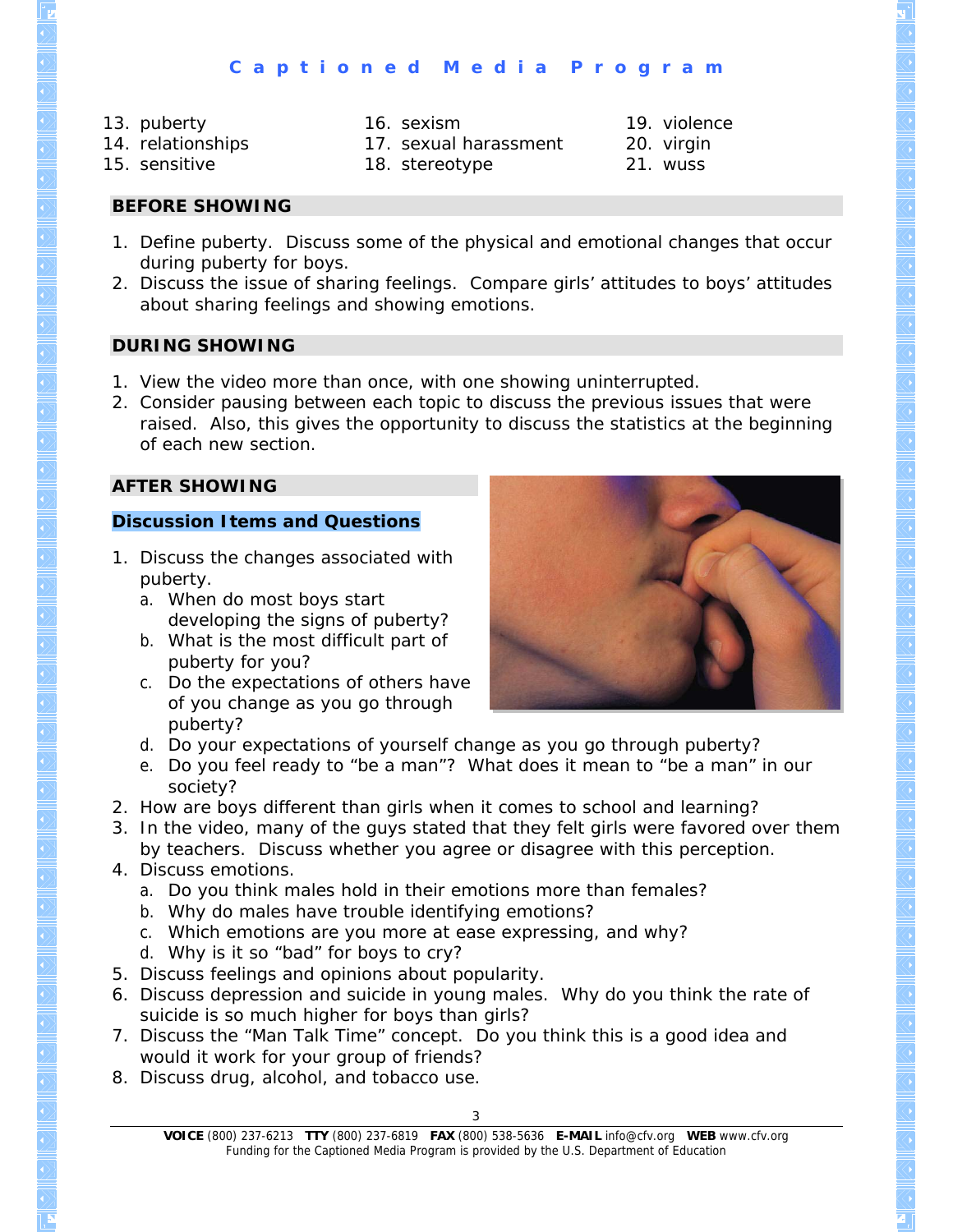## **C a p t i o n e d M e d i a P r o g r a m**

- a. How prevalent is drug, alcohol, and tobacco use among your peers?
- b. What are the effects of drugs and alcohol on the lives of those who use?
- c. What are some of the reasons why underage kids use drugs, alcohol, or tobacco?
- d. Why do you think boys who drink alcohol almost always drink to excess?
- 9. Discuss friendship.
	- a. Many boys in the program stated that their best friends were girls. Is this the case with you?
	- b. Discuss the difference between guy and girl friends.
	- c. Describe how you select friends.
- d. Define what a true friend is to you.
- 10. Discuss issues related to sexual activity.
	- a. What is a good age to become sexually active, and why do you think this is a good age?
	- b. Is there a macho image associated with sexually active guys? What is the image of sexually active girls?
	- c. If the images are different, why do you think this is?
	- d. What does it mean to have "safe sex"? Why is protection so important?
- 11. Discuss personal interests. Do you think boys and girls usually have different interests? Explain your answer.
- 12. How important is your family to you and why? What lessons, values, and benefits do you receive from your family?
- 13. Discuss your biggest problems at school, in your family, and with your friends.
- 14. What are your goals for the future?
- 15. What words of advice can you offer to other middle school boys?

# **Applications and Activities**

- 1. Make a chart of the changes that occur in boys and girls at puberty.
- 2. Using words and pictures from magazines, create a personal collage celebrating unique qualities and personal interests. Display the collages.
- 3. Discuss media influences. Watch 30 minutes of television with a critical eye. Observe how obese people are portrayed. What stereotypes are promoted? Share findings.
- 4. Review the description of "Man Talk Time." Try this idea in small groups.
- 5. Choose one or two comments from the video. Write a letter explaining how those comment(s) impacted you. Describe why you agree or disagree with the comments.
- 6. Survey other middle school boys on topics expressed in the video. Share the results.
- 7. Investigate some possible career choices.
- 8. Make a video to share local middle school boys' attitudes, beliefs, concerns, and issues.
- 9. Visit the Web site for the video [\(http://www.uwgb.edu/newist/boys.htm](http://www.uwgb.edu/newist/boys.htm)). Read research related to each of the topics covered and other comments by middle school boys.